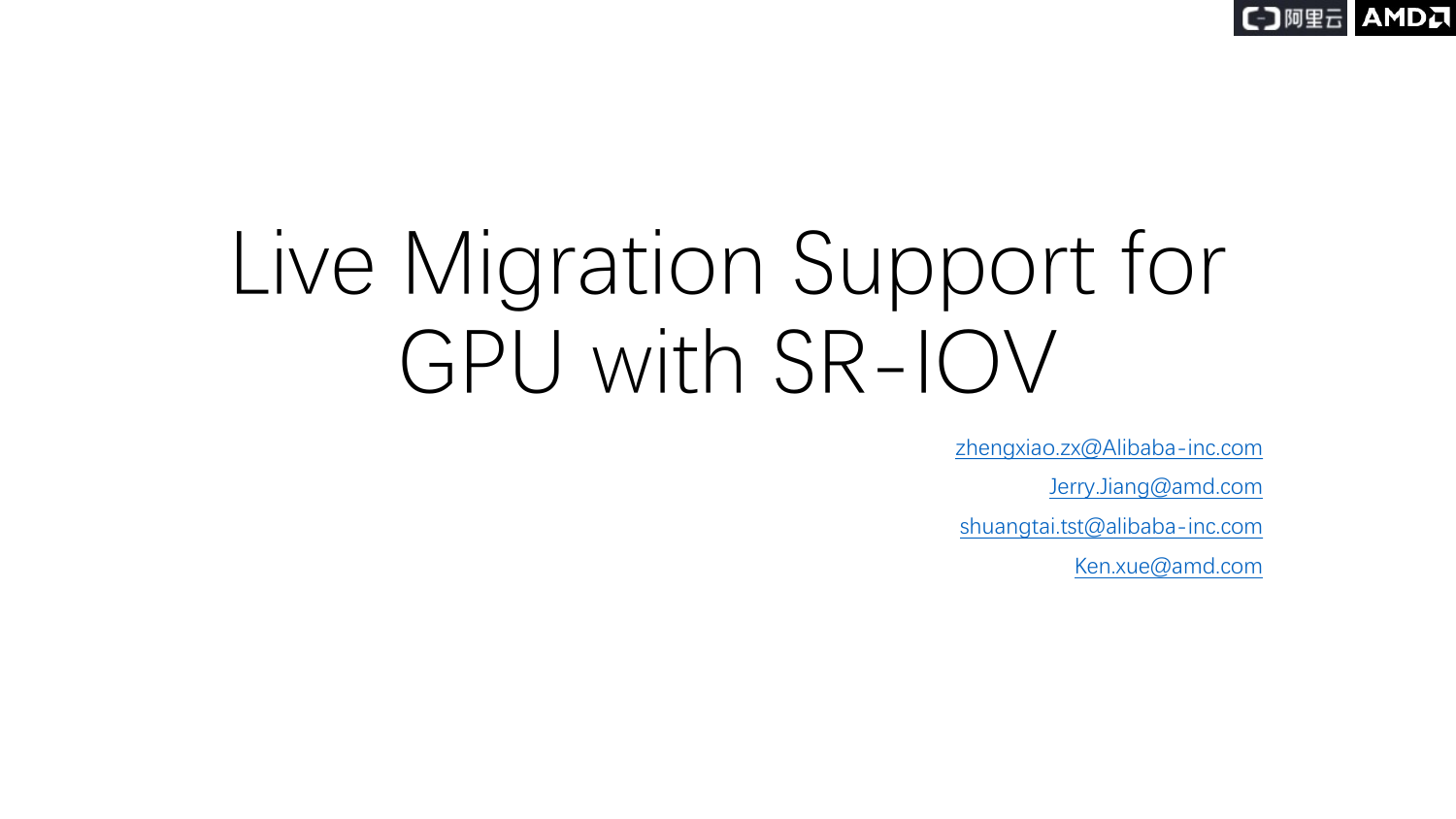## Agenda – Hypervisor/QEMU

- GPU Virtualization Solutions
- SR-IOV GPU Virtualization Hypervisor View
- Current Migration Status
- Migration Sequence
- Challenge of Hypervisor's View

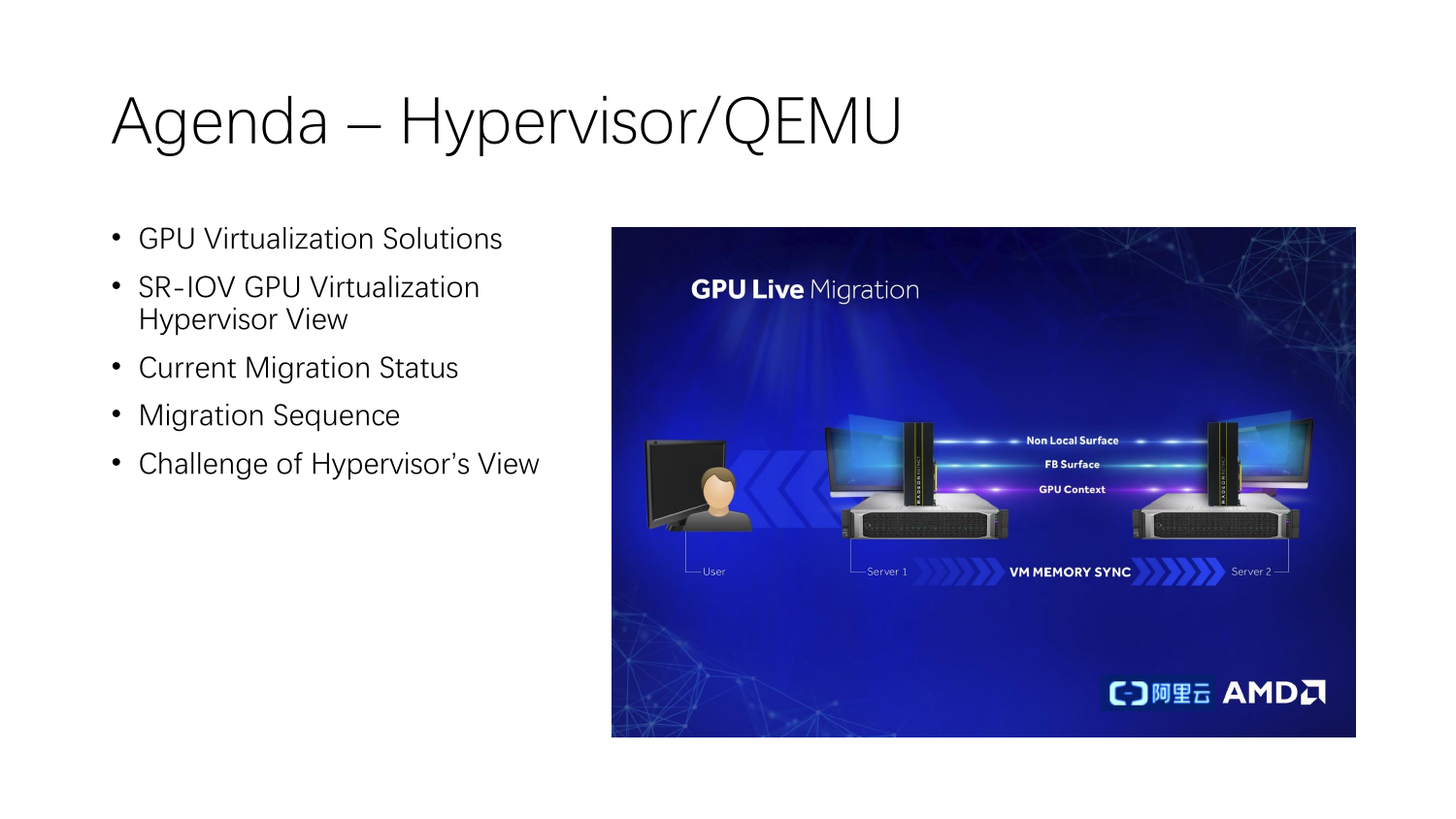## Common GPU Virtualization



- Full GPU capability, full featured
- High performance
- Production and commercialized
- Advance features: Live Migration support for SR-IOV and MDEV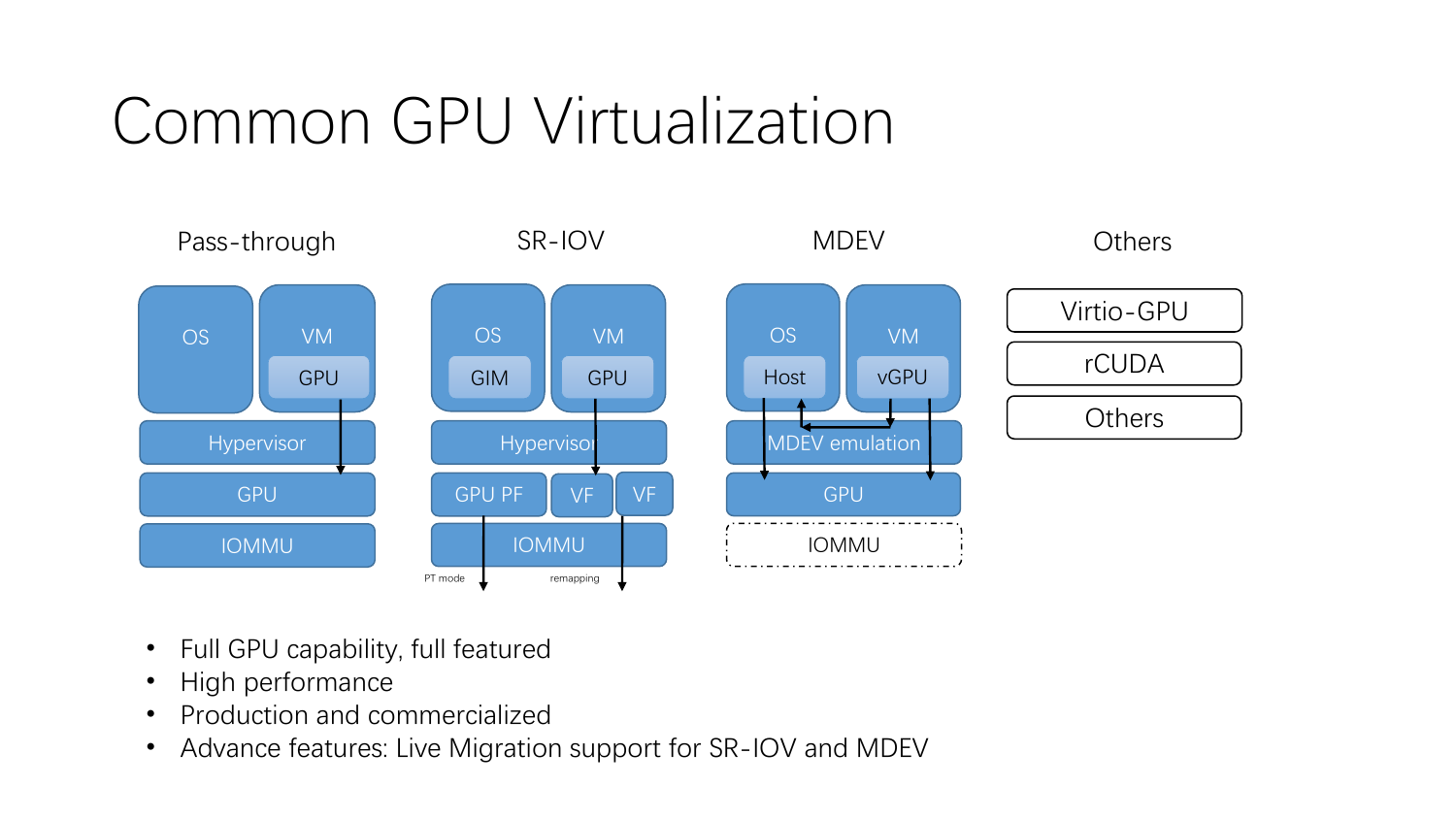### Virtualization of SR-IOV GPU



- PCIe PF/VF interface
- GPU graphics engine partitioned to support multiple VFs
- GPU video encoder engine partitioned to support multiple VFs
- Host driver (gim.ko) controls VF scheduling
- No display for Server GPU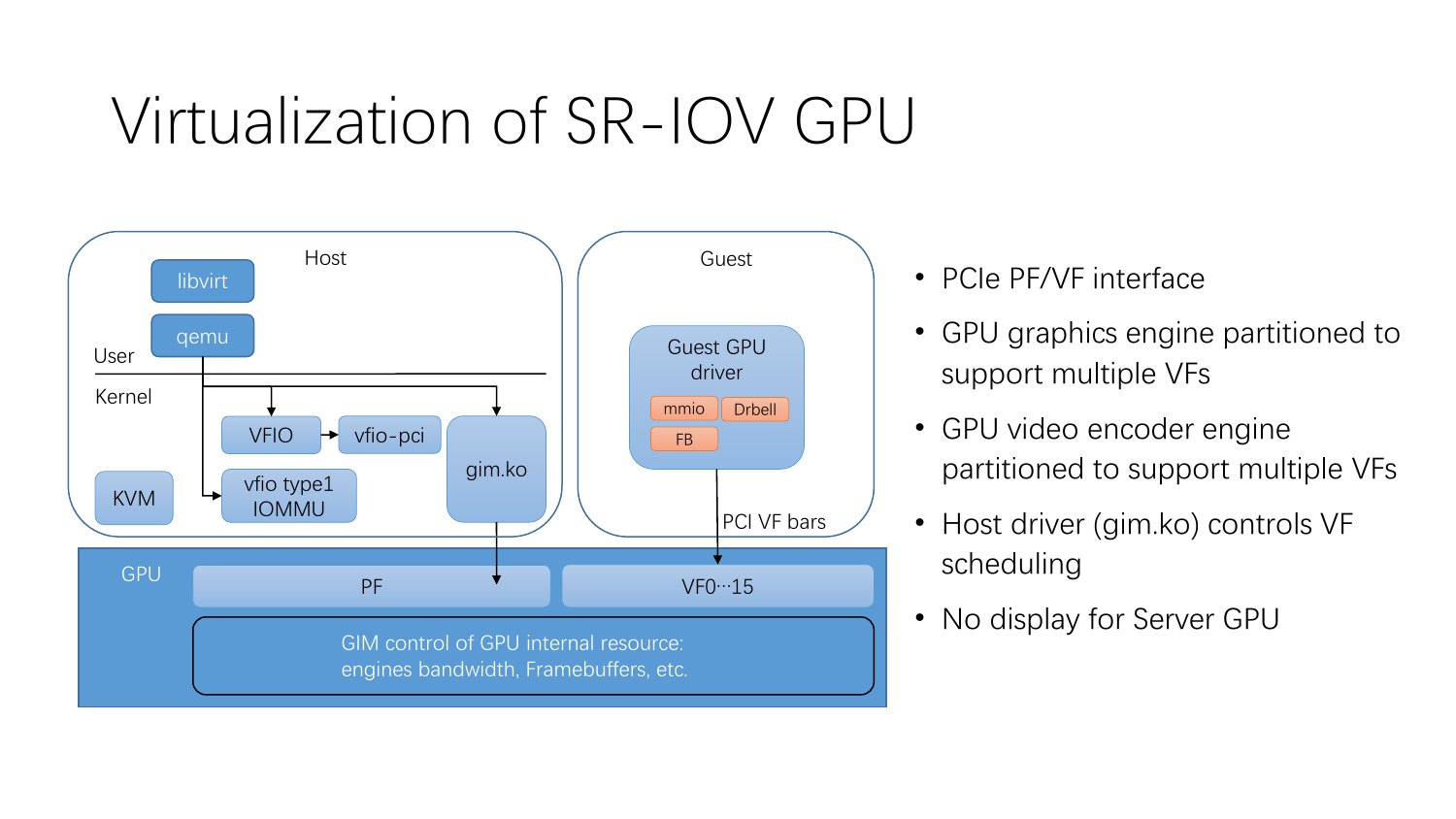## Live Migration for SR-IOV GPU

- Collaborated between Alibaba Cloud Virtualization Team and AMD Virtualization Team
- Prototype solution based on AMD GPU MI25
- Support graphic 3D rendering migration
- Support planned for MM encoding engine migration in the future
- Support VM with SR-IOV VF checkpoint
- Service downtime: ~500ms with 1G graphic memory

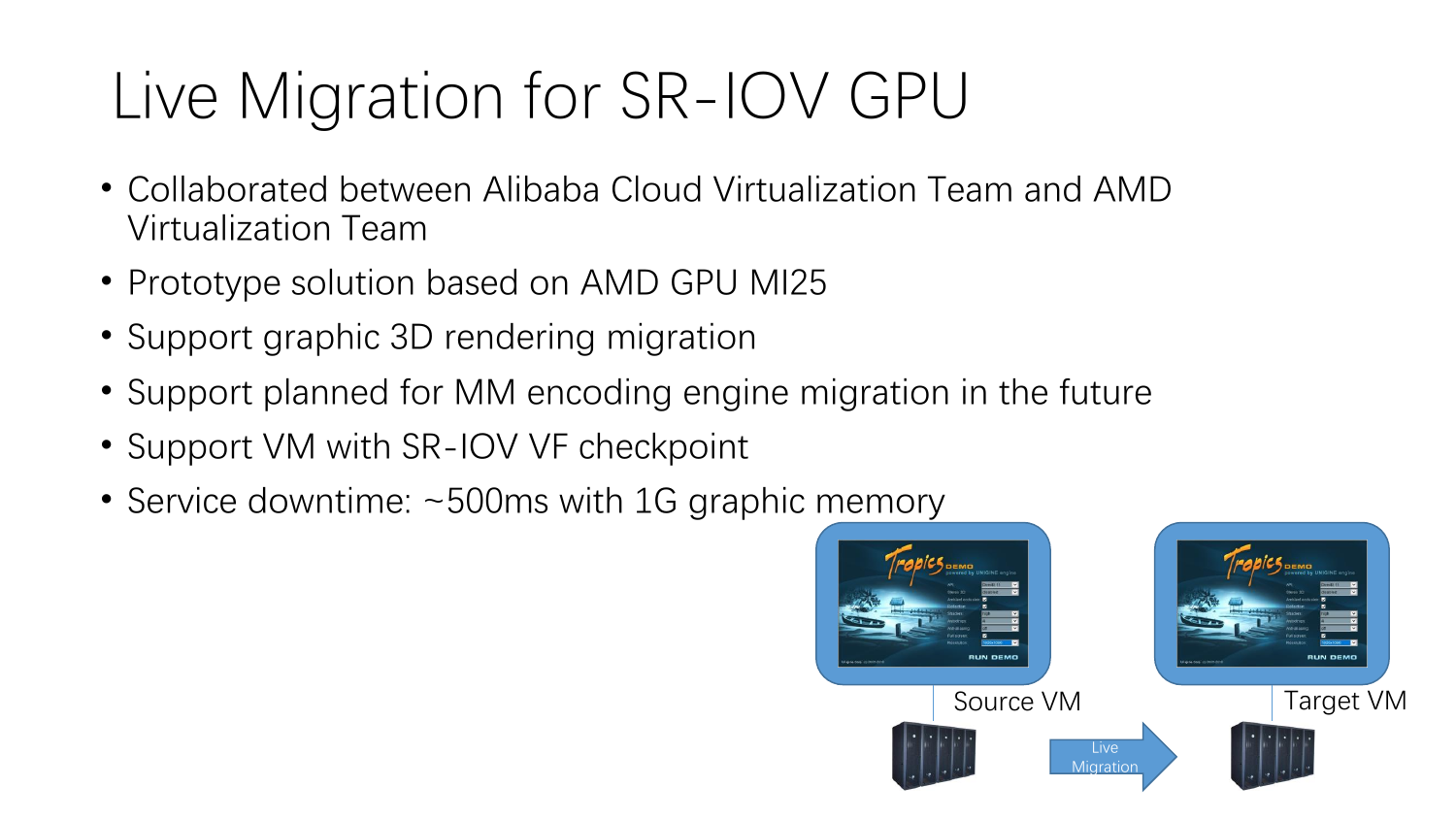### Evaluation Result



Guest Configuration:

- 8vCPU, 1GPU
- 2GB System RAM
- GPU FB: 512MB/1024MB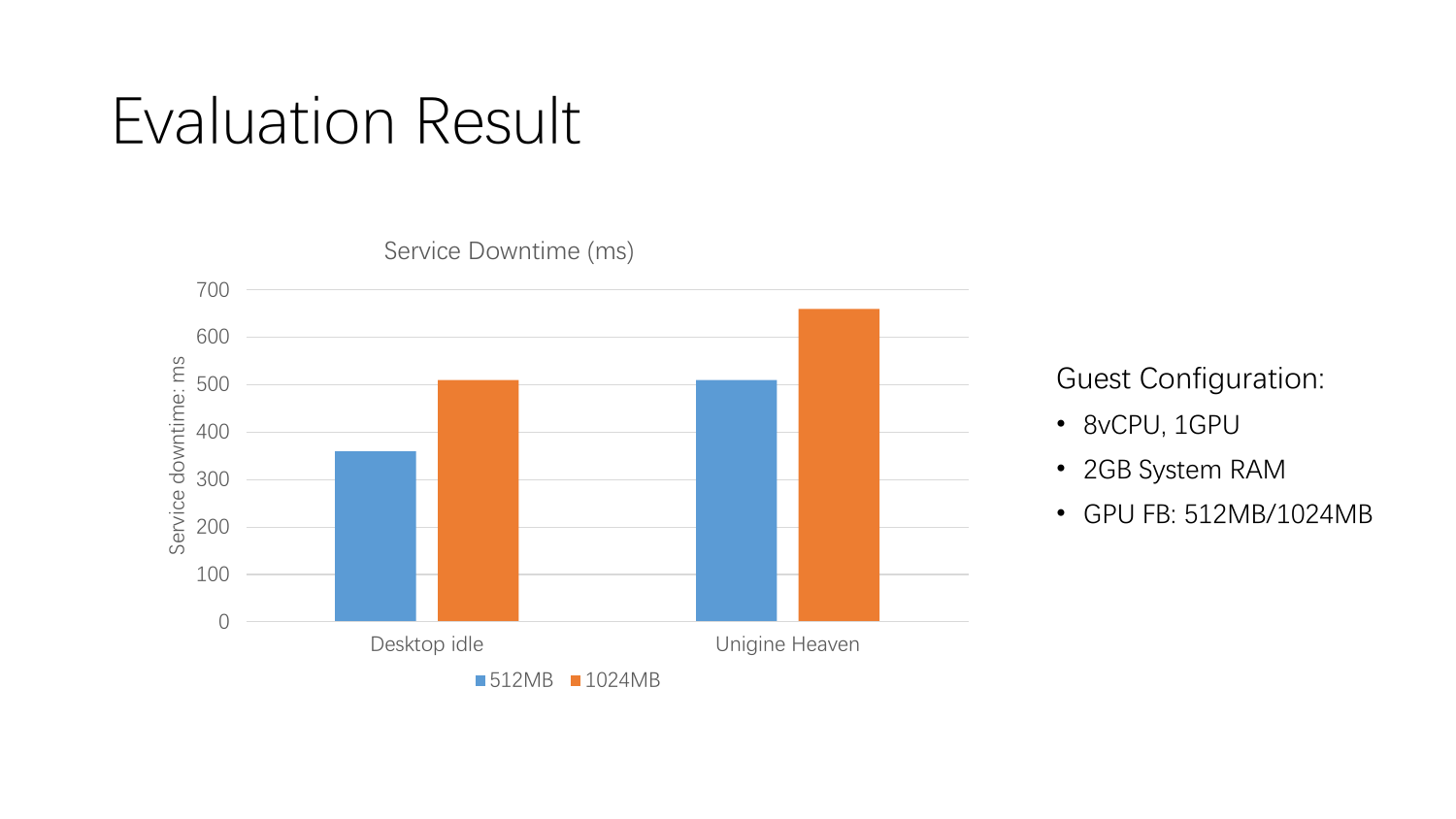## QEMU High Level Migration Sequence

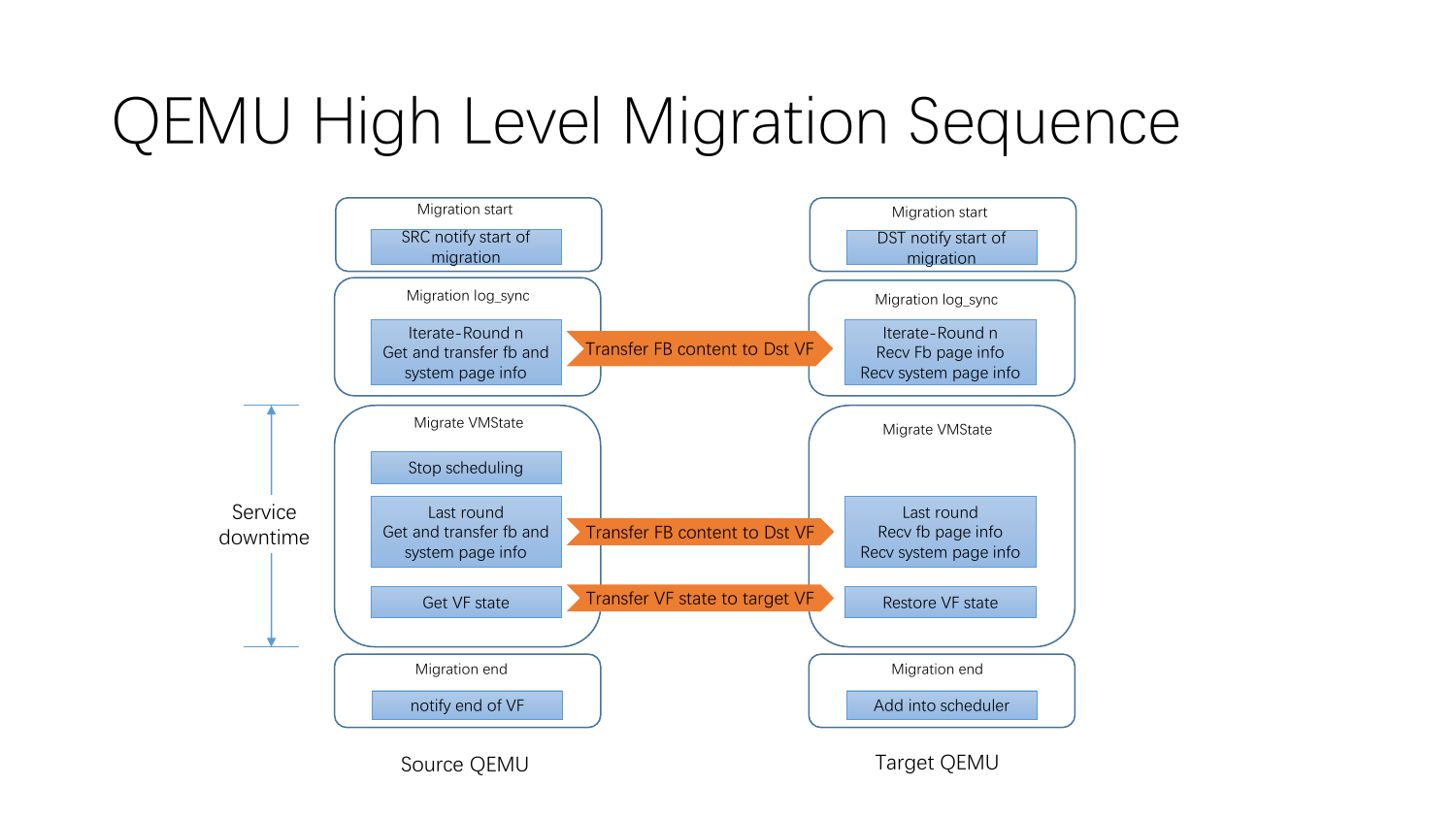## **Challenges**

- Who should stop first: CPU or GPU
- Memory tracking
	- GPU -> system memory tracking
	- GPU -> Framebuffer tracking
- GPU workload preemption/World Switch
- GPU internal status migration
	- Page table
	- Interrupts
	- Context
	- Registers save/restore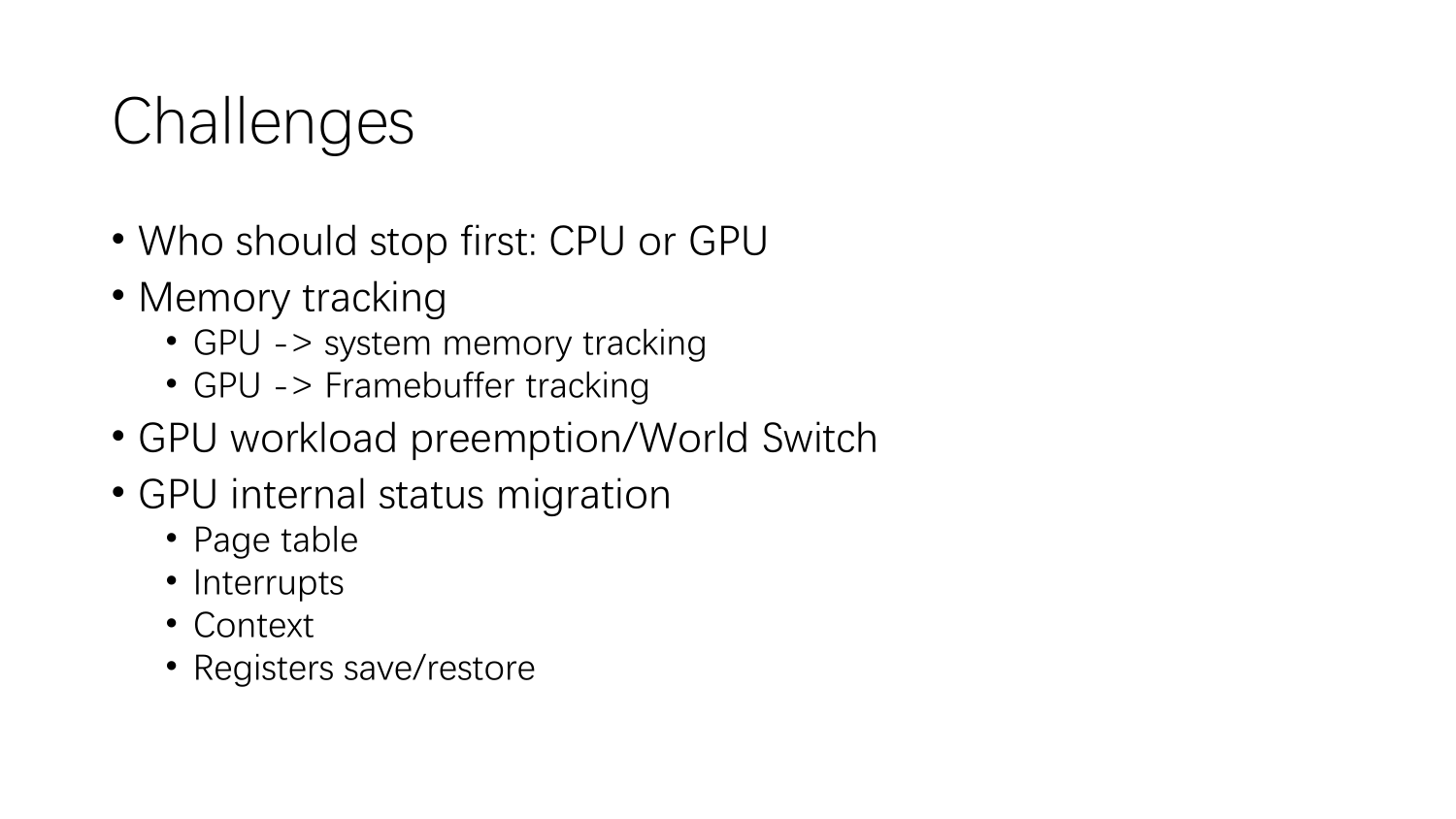## Agenda – GPU

- SR-IOV Architecture
- SR-IOV SW Stack
- SR-IOV Advantage for VF Migration
- SR-IOV VF Migration
- Demo Video
- Challenge

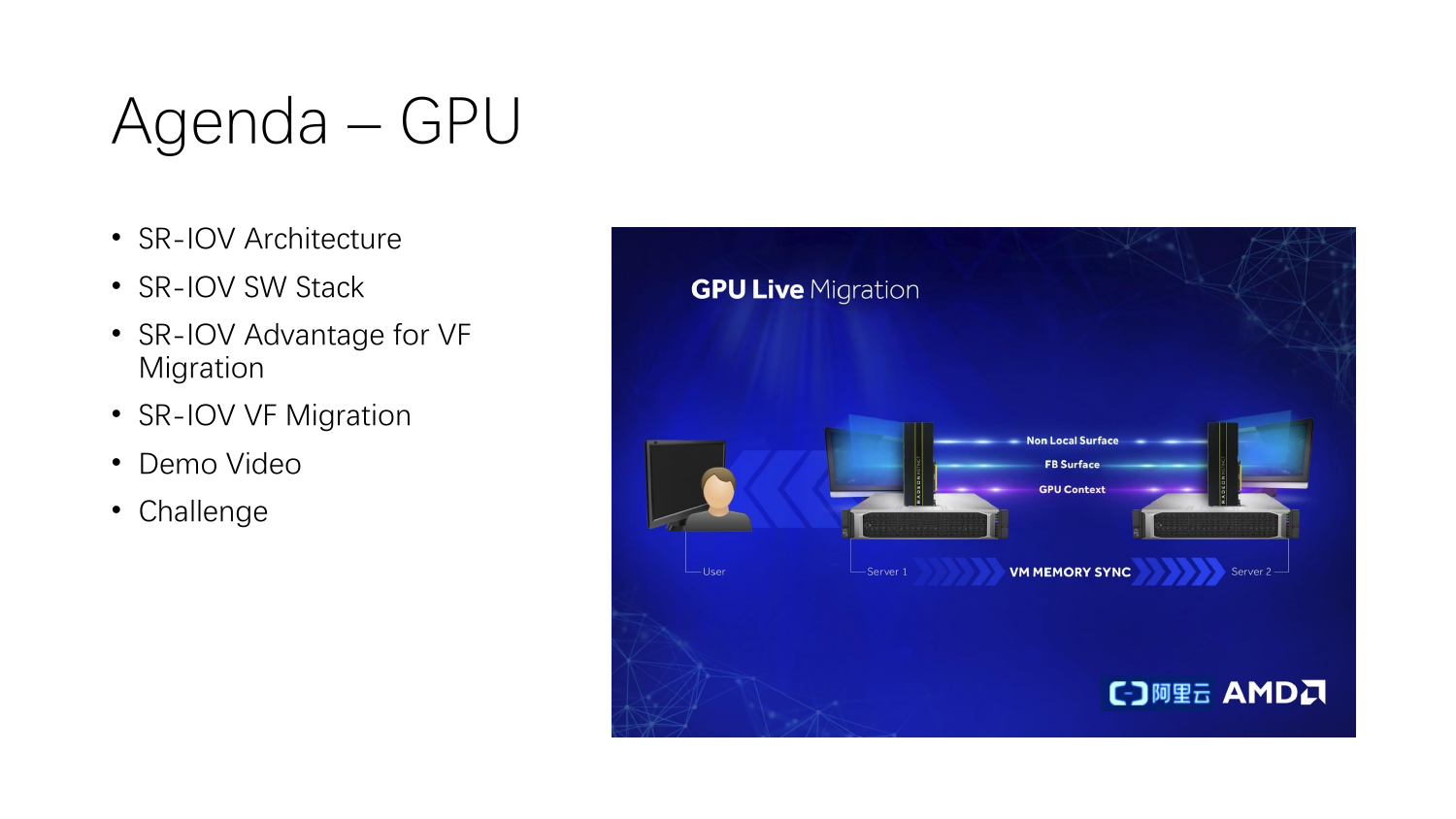### Single-Root I/O-Virtualization (SR-IOV)

- Defines hierarchy of Physical Functions (PF) / Virtual Functions (VF) with a single root complex
	- Mix of PFs and VFs
- SR-IOV Capability Structure defines VF Capabilities associated with each PF
	- Each VF is uniquely addressable with RID
	- VFs have their own Configuration Spaces and Capability **Structures**
- PCIe endpoint is responsible for VF-PF scheduling and HW resource sharing
- SR-IOV is built on PCIe base spec v1.1 or later



Source from SR-IOV spec 1.1

SI: system image / virtual machine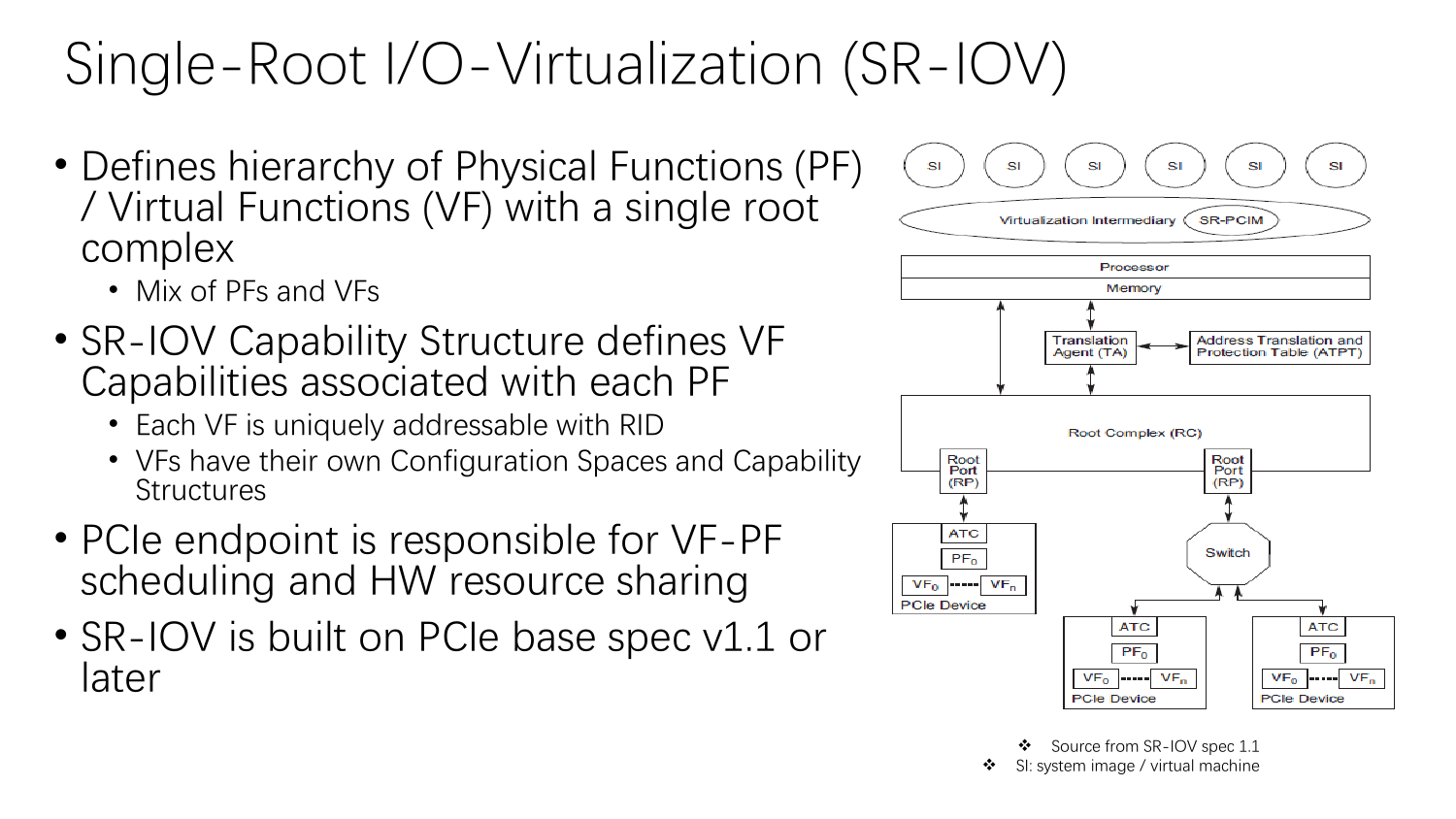### **Enhancement with AMD GPU SR-IOV**

### Support Existing virtualization architectures

- Uses standard PCI-SIG programming interface (with extension) to manage the GPU
- Light-weight vendor-specific driver in hypervisor/host
- VM uses unmodified OS and applications
- VM uses standard GPU driver
- Support of a host VM as a privileged managing partition

### Hardware based virtualization functionality

- Support up to 16 Virtual Functions (VF) and 1 Physical Function (PF) on a single GPU
- Support up to 16 guests on a single GPU; more GPUs support more guests
- Exposes complete graphics and compute feature set of the GPU, e.g. D3D9/10/11/12, OpenGL®, OpenCL™, Vulkan®
- Support of H.264 and HEVC video encoders
- Performance enhancements
	- Guest GPU driver interfaces the GPU directly, eliminating software data copy overhead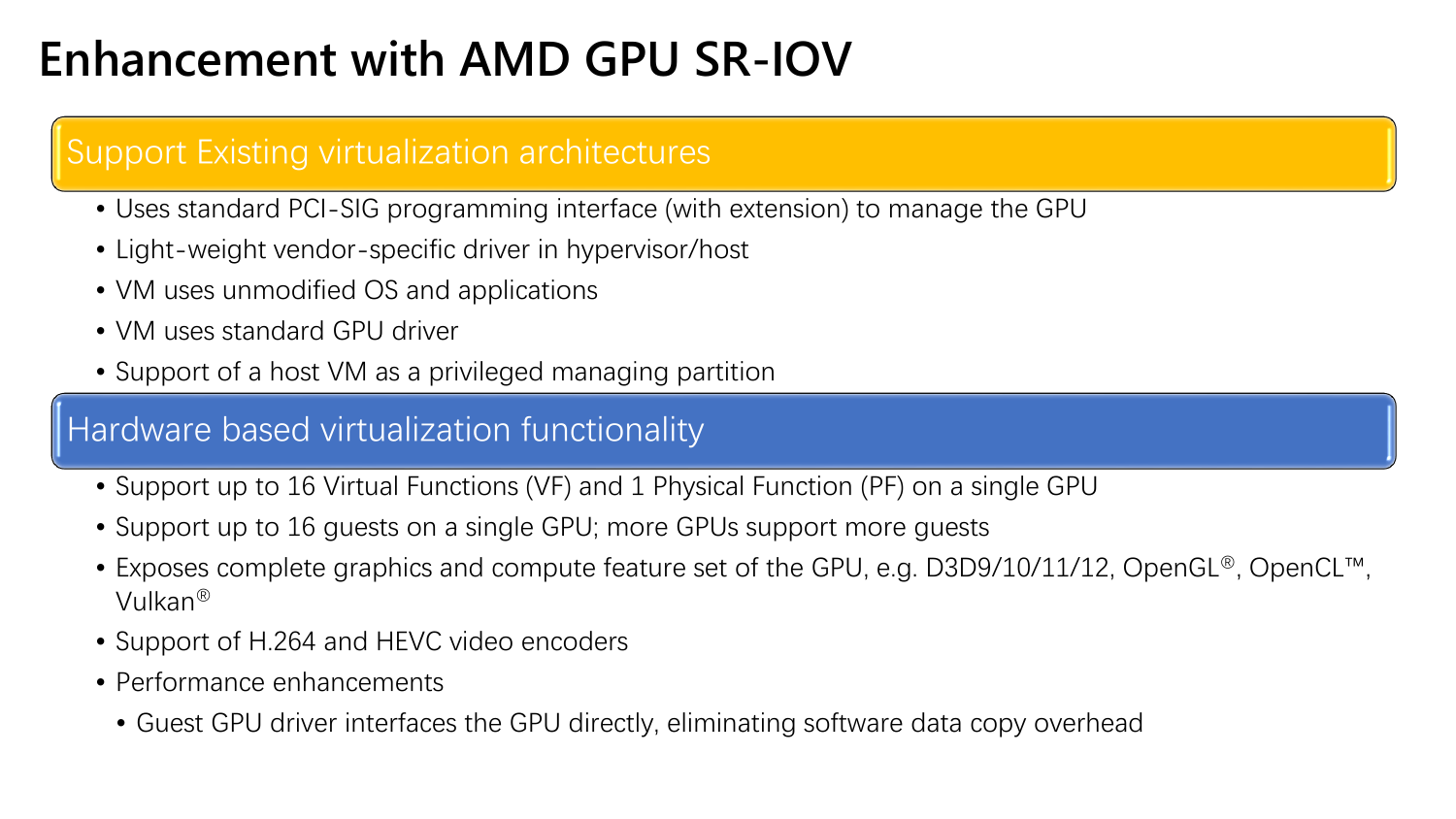### **AMD SR-IOV Solution on KVM Overview**

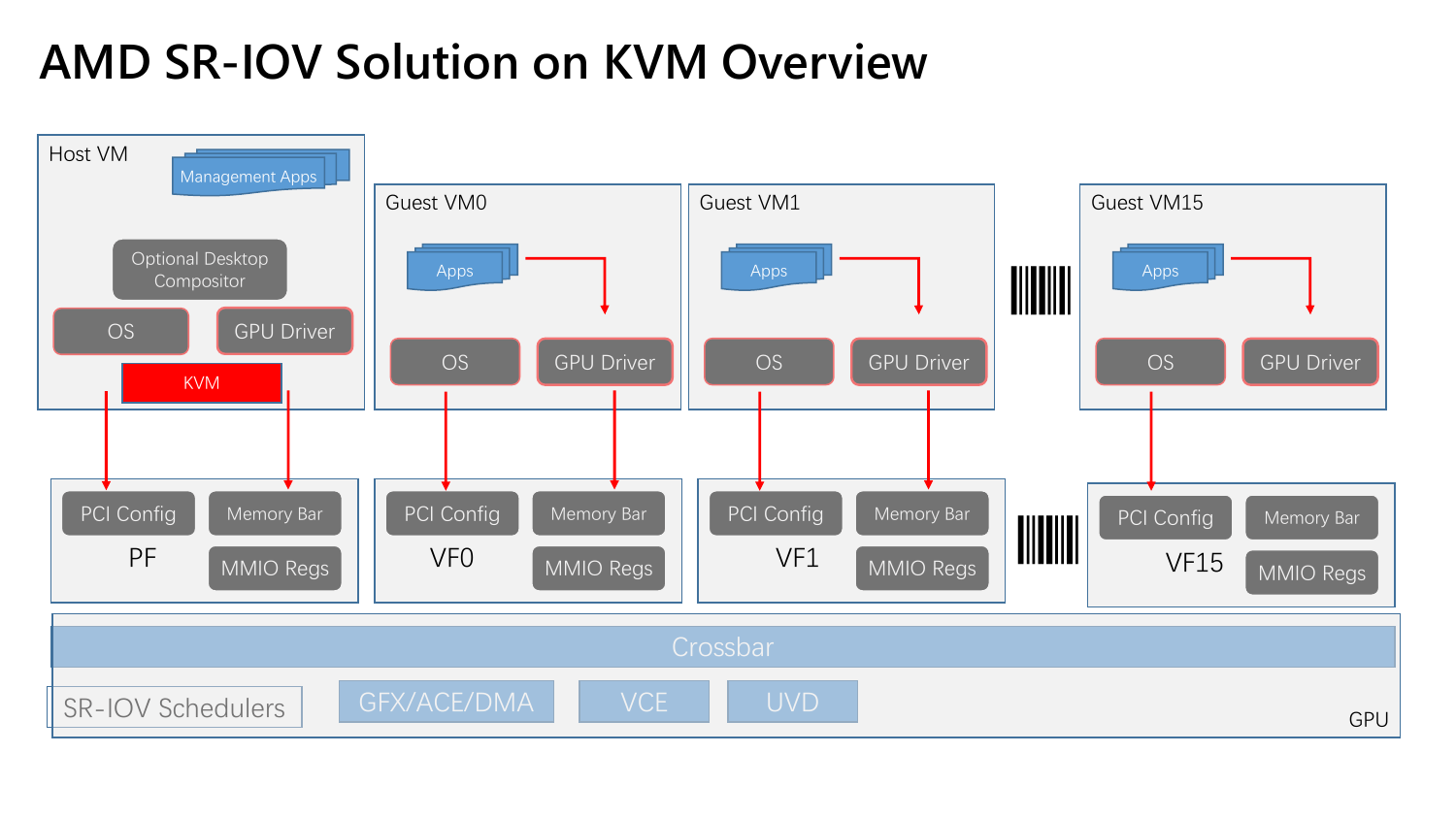### SR-IOV Driver Stack

- SR-IOV GPU driver on PF
	- GPU PF initialization
	- Error detection and virtual function functional level reset (FLR)
	- Live migration operation
- Guest GPU Driver on each VF:
	- Owns independent engine ring buffers, interrupt vector, dedicated FB, doorbell, GPU state, GPU VM, etc.
	- Interacts with GPU hardware through VF GPU resources
	- Guest driver is unaware of world switch during run time
	- Supports Direct3D, OpenGL®, OpenCL™, Vulkan®, Rocm APIs
	- Support of remote display software such as Windows<sup>®</sup> RDP, Horizon View, Teradici, HDX3D, etc.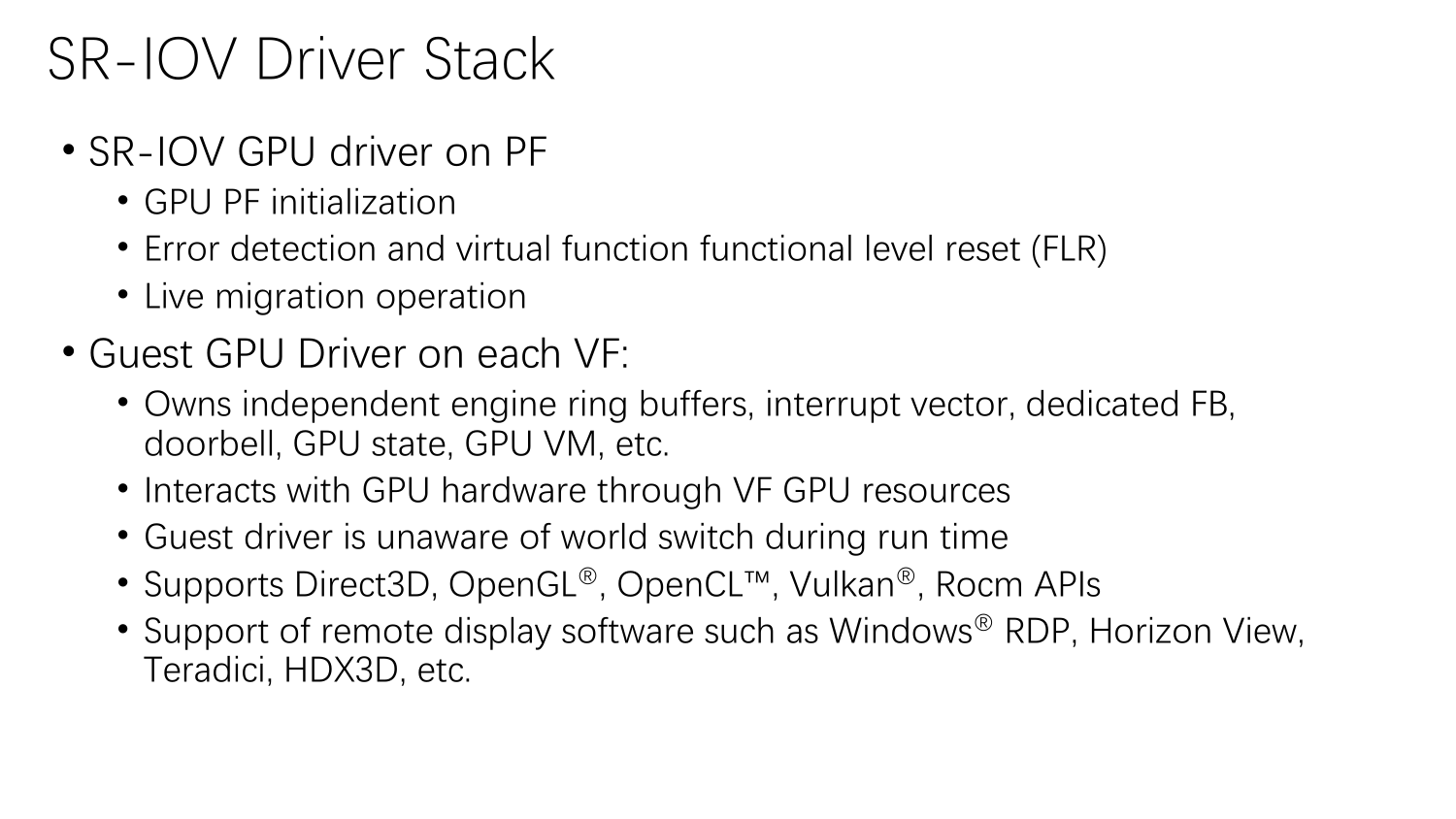### Advantage of SR-IOV VF Live Migration

- Normal passthrough
	- Host/Hypervisor has difficulties to
		- Stop passthrough device
		- Get source device state
		- Copy source device dedicate memory content
		- Restore reinitialize target device state after migration
		- Restore target device dedicate memory content
		- Notify guest device driver to perform all above actions
- SR-IOV GPU driver on PF is able to
	- Take snapshot of VF's FB
	- Take snapshot of VF's GPU state
	- Control (stop) VF's running time slice
	- Restore snapshot of target VF FB content
	- Restore snapshot of target VF GPU state
	- Guest VM seamless migration of 3D rendering services
		- Pre-emptied GPU command will resume after migration
		- Suspended interrupt will resume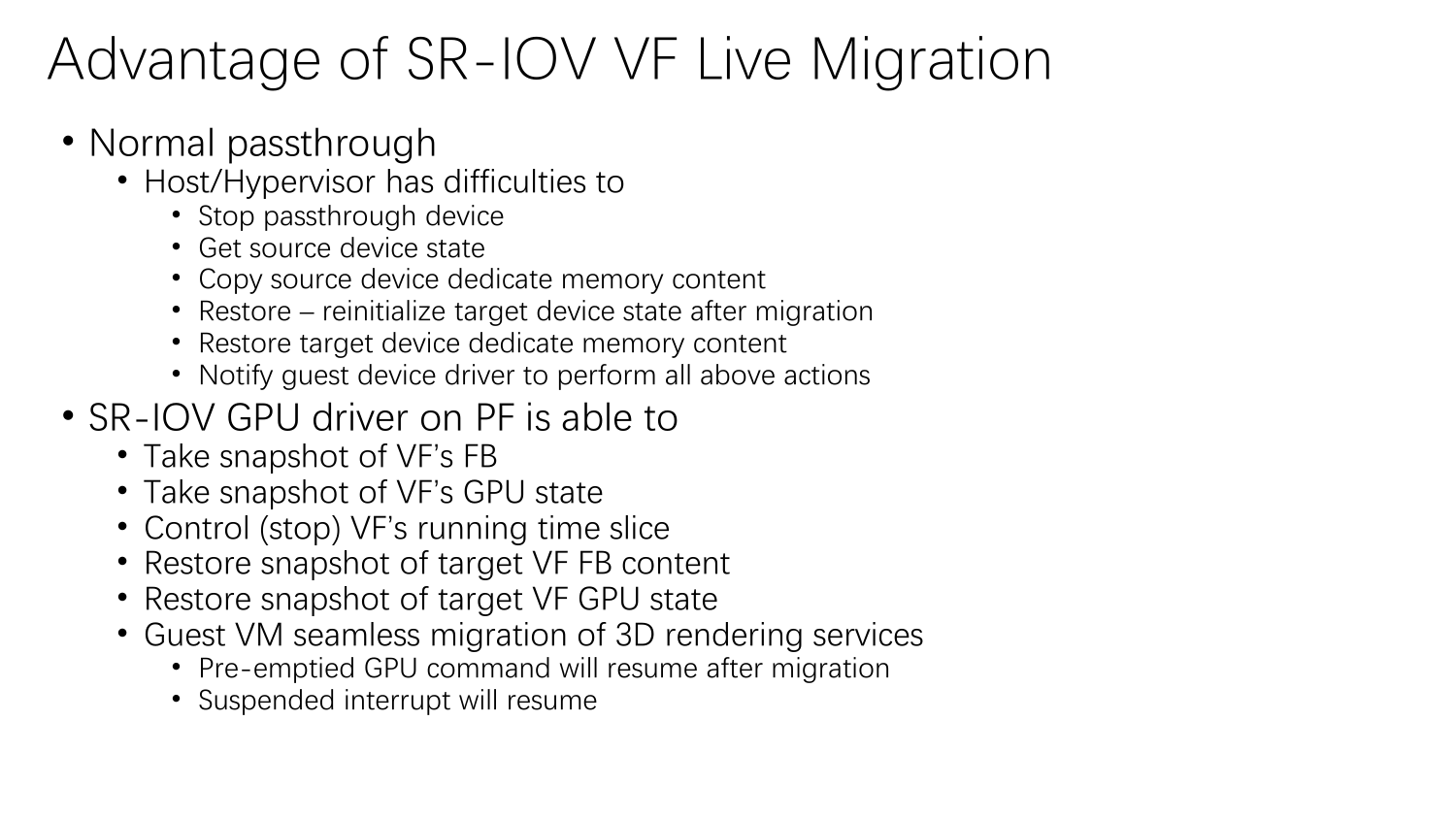## VF Migration

- On source GPU, GPUV driver
	- Stop scheduling any time slice to source VF
	- Copy source VF FB content to system memory
	- Save source VF GPU state to system memory
	- Copy source VF non-local memory to system memory
- On target GPU, GPUV driver
	- Copy to VF FB from system memory
	- Restore VF GPU state from system memory
	- Restore VF non-local memory from system memory
- After migration, guest VM
	- No re-initialization
	- Pre-empted commands continue to run SRC GPU







VF FB Migration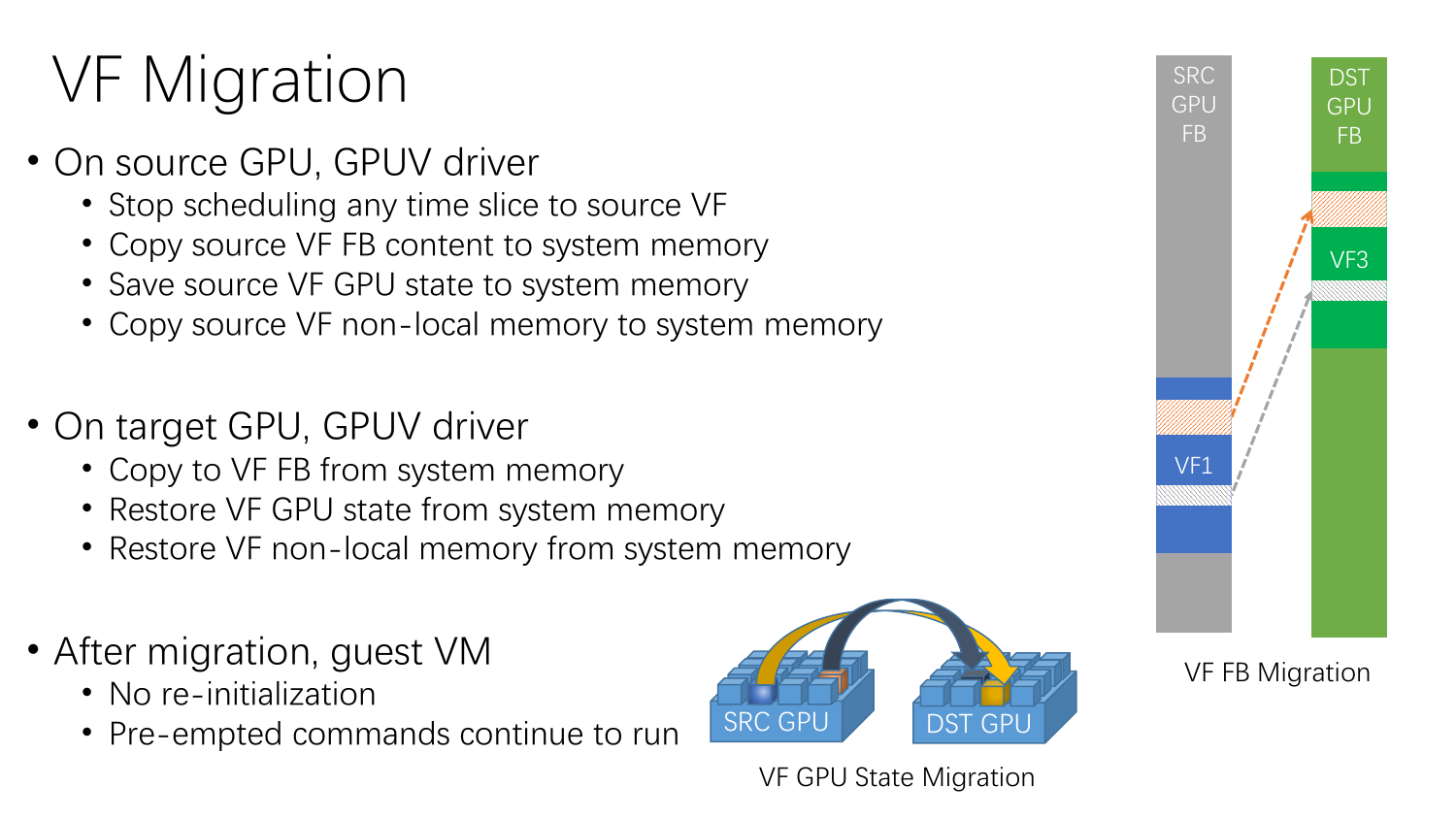### Demo show or Video

One system with two Mi25

One VM with VF migrate between VF2 on GPU0 and VF2 on GPU1

Guest VM continue to run Unigine Heaven

An app shows the device BDF info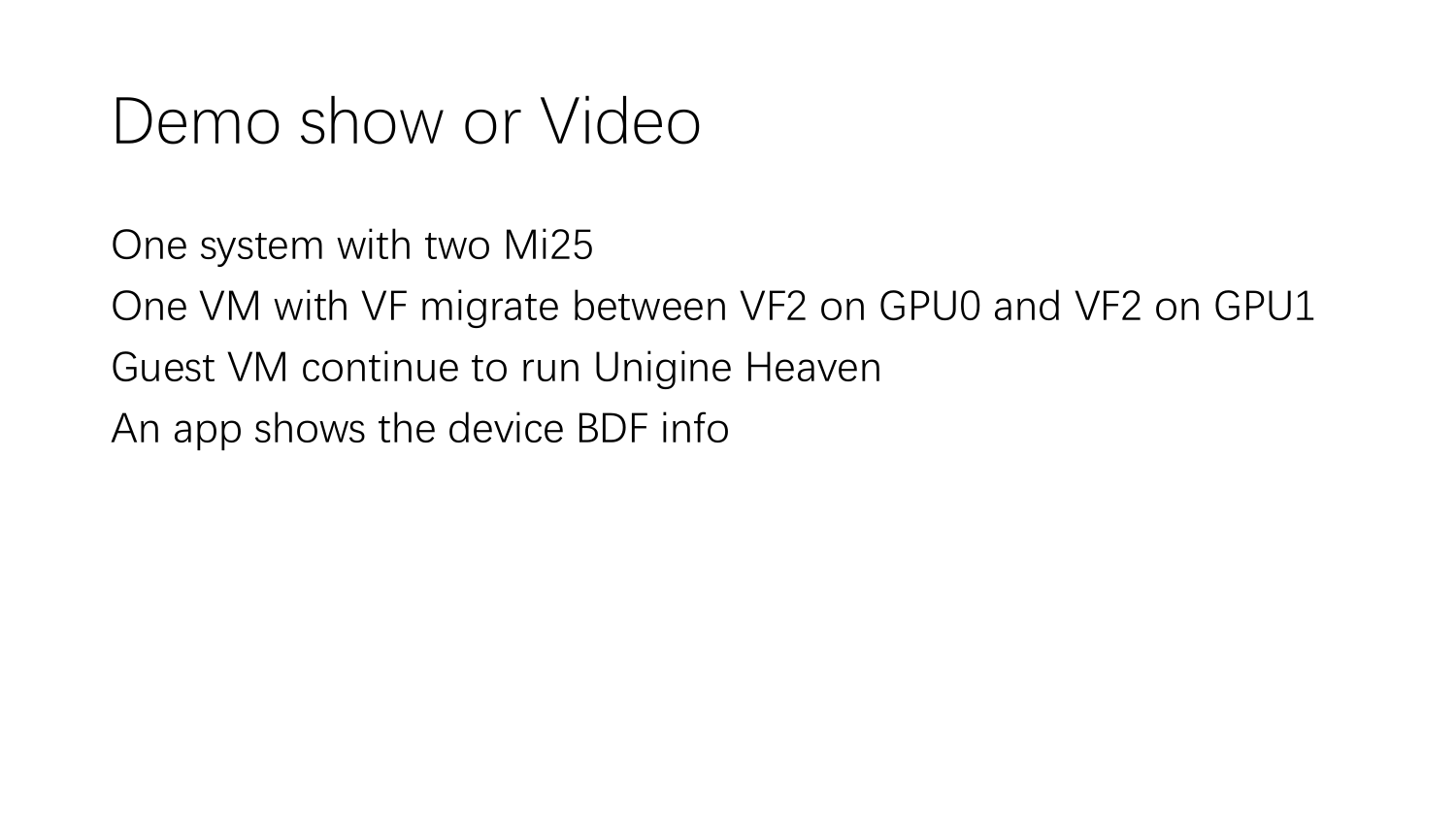## VF Migration Challenge

- Source VF FB dirty page tracking
	- GPU HW tracks all the dirty page between two sequential queries
- Source VF non-local memory dirty page tracking
	- IOMMU tracking current CPU doesn't support; future CPU will add support
	- QEMU tracks the no-local location no accurate
	- Driver tracking driver go through all VF page table takes time or additional shadow page list
- GPU compatibility checking
	- Different GPU generation not supported provide a compatibility API to check
	- Different FW version might not be compatible
	- Different guest GFX driver version might not be compatible
	- Hypervisor/QEMU migrates the VM between compatible source VF target VF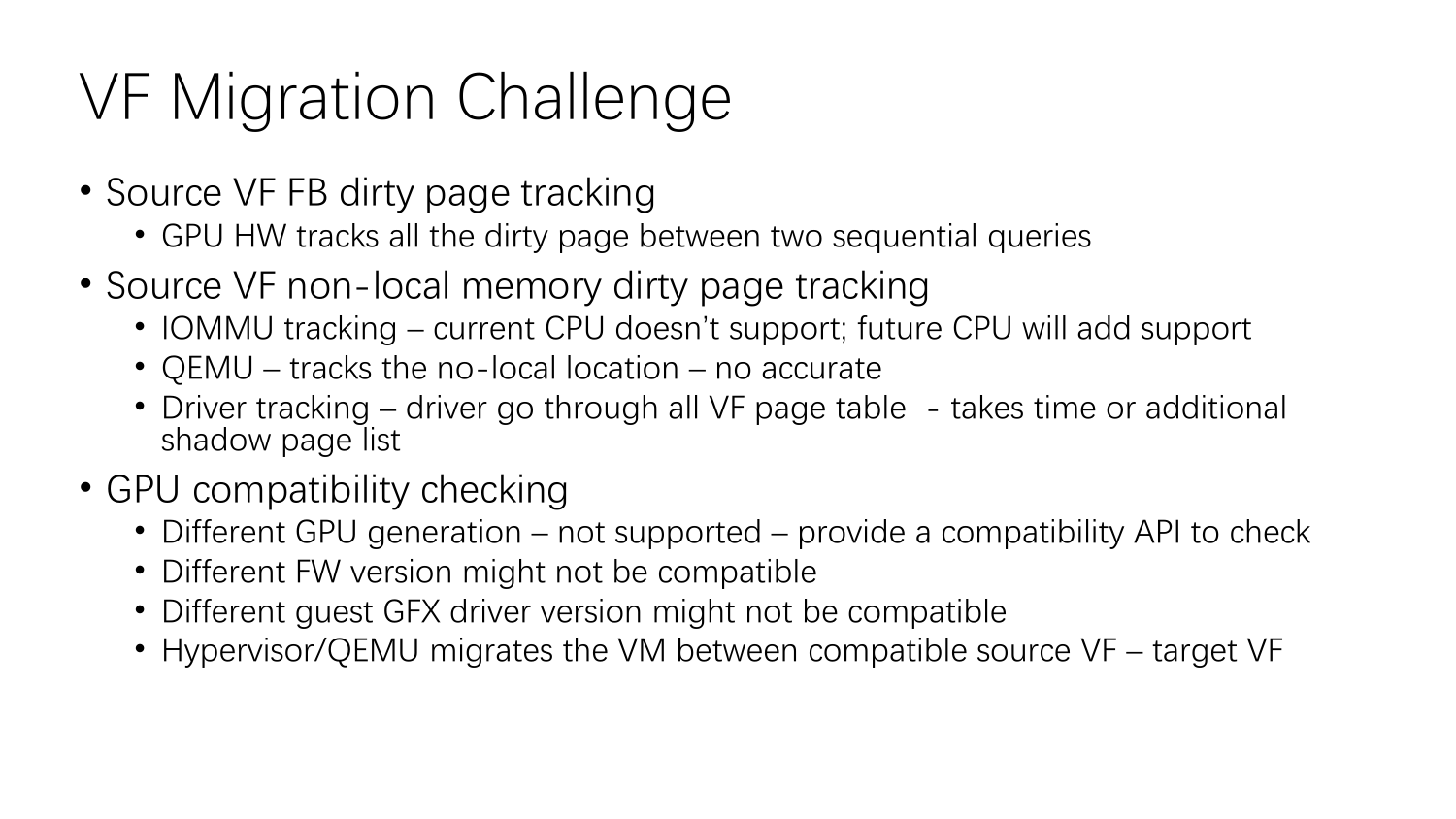## Summary - SR-IOV GPU Virtualization

- PCIe compliance natively fit into existing KVM architecture
- Enhanced Security VF resources and VF GPU states are isolated by GPU hardware
- Low TCO (total cost of ownership) better GPU HW resource utilization by partitioned GPU
- Live migration friendly APIs on host for QEMU to manage the migration
- Complete graphics and compute feature set in guest VM